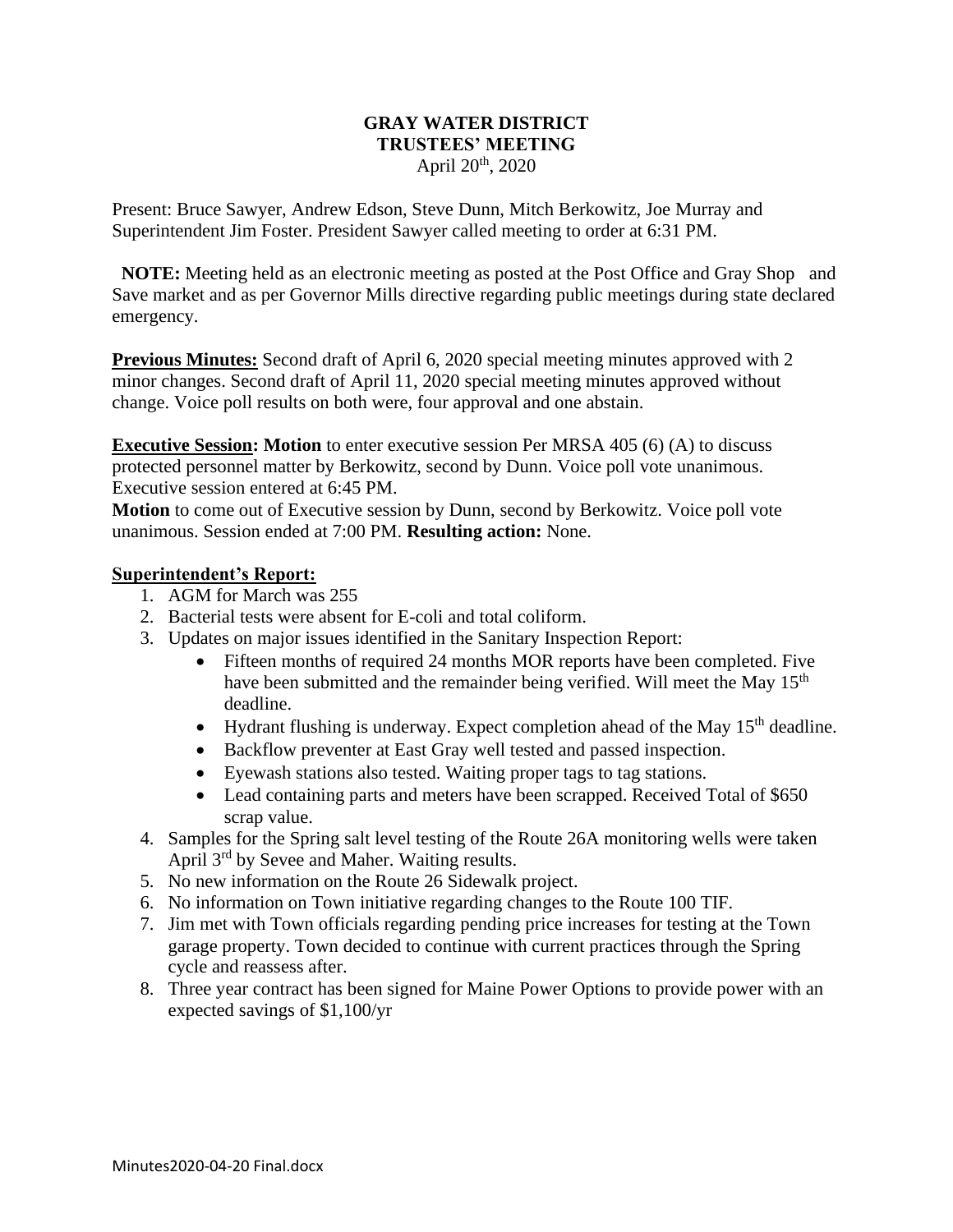# **Trustee Reports:**

Berkowitz reviewed information from the Jackman Water District which was previously provided to each trustee. Primary emphasis was on comparing the telemetry systems for similar sized operations. Concluded that our system was stable but dated and should be upgraded to include more specific alarm notifications and easier access via internet. Given our small size and budget, the system should focus on monitoring and alarms with little or no remote equipment control. A scalable system allowing stepped improvements over time would be essential, particularly from a budget standpoint. The possibility that infrastructure grants resulting from the current pandemic crisis might be available for this initiative was discussed.

**Action item:** Superintendent to contact current system maintenance company to determine what improvement options exist and possible recommendations for a new system.

**Action item:** Edson to contact firms working with the Portland Water District SCADA systems for possible firms to review our systems and provide recommendations. Results to be coordinated with Superintendent.

# **OLD BUSINESS:**

## **Rate Case:**

MRWA has requested final decision on rate case scheduling. After much discussion it was concluded that we would need to contract with MRWA to take the lead on this and we would work to a schedule based on their availability. Murray questioned why the serious impact of the depletion of the McKin settlement funds was not mentioned in the proposed Legal Notice. He also had a question about a possible missing line-item on the balance sheet included in the rate package.

**Action item:** Superintendent to set up conference call between himself, Murray and Cathy Robinson of MRWA to resolve.

#### **North Raymond Road Project:**

With very little notice, the DOT has decided to move ahead immediately with this project. Start date is May  $4<sup>th</sup>$  with the water line associated work starting May  $13<sup>th</sup>$ . Daily oversight of the water line work is essential. A combination of part time (twice daily) reviews by Gorrill and Palmer engineers and visits by three GWD staff will be implemented throughout the water line work. Bonding to support the work must now be implemented and a short term anticipation loan may be needed to cover the interim period.

**Action item**: Superintendent to execute contract with Gorrill and Palmer for engineering oversight.

**Action item:** Superintendent to contact Curtis Thaxter firm and initiate action to secure bond funding.

**Action item:** Sawyer to explore short term loan options.

#### **PFAS Water Quality Testing:**

Test results to establish a baseline have been received from Sevee and Maher. Main wells show very low detections that are well below State and federal thresholds. Well # 3 had none detectable. Ongoing sampling will be planned on an annual basis.